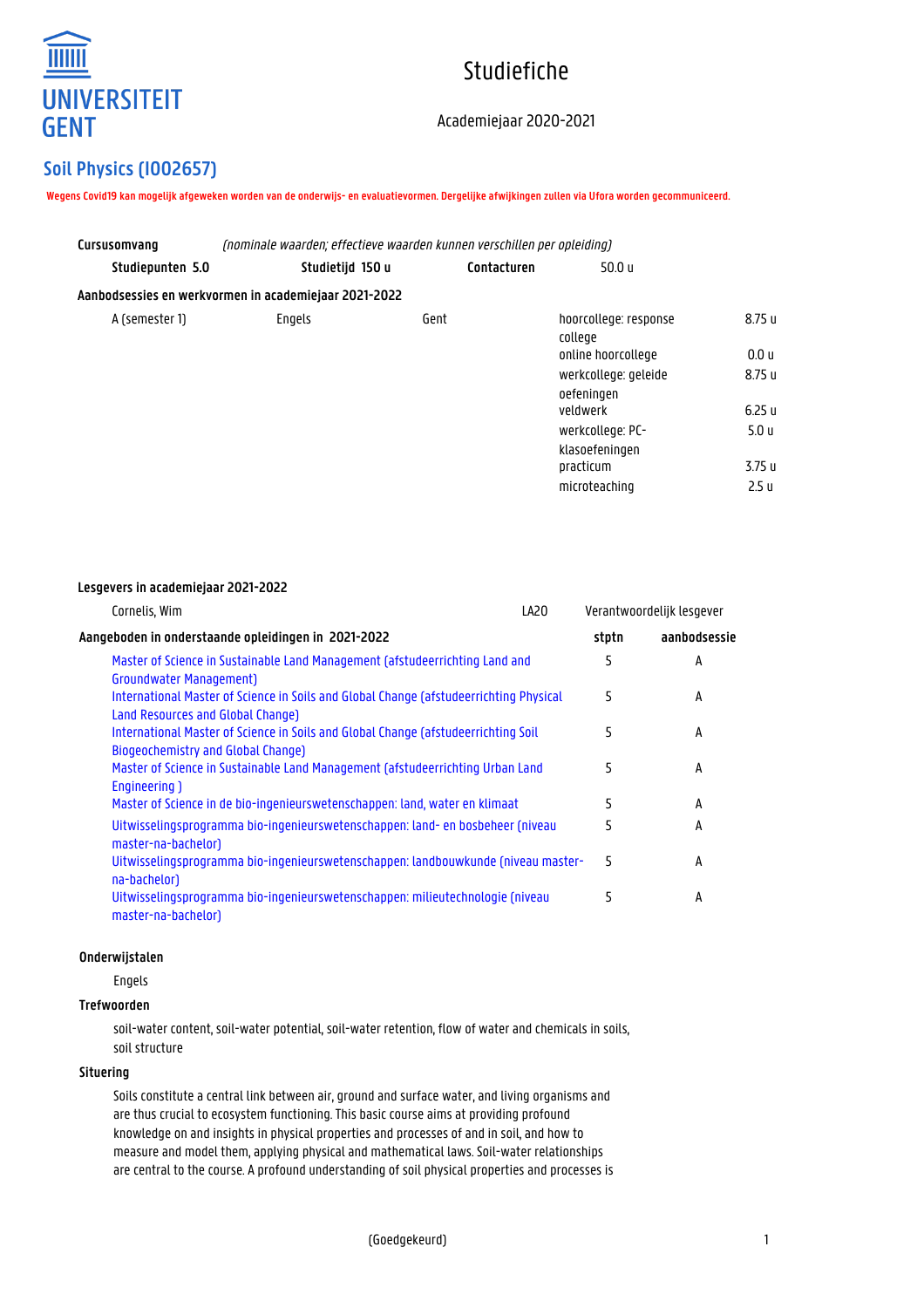essential in studies on water and chemical transport in soils, irrigation and drainage, biomass production, trafficability, gas emission from soils, soil erosion, soil compaction, salinization and ecosystem functioning, among others.

# **Inhoud**

#### Concepts and principles

1. Introduction to soil physics Part 1. Soil solid phase 2. Composite soil properties 3. Soil structure Part 2. Water retention in soils 4. Properties of water related to porous media 5. Soil-water content 6. Energy status of water in soil 7. Water retention curve Part 3. Water movement in soil 8. Water flow in capillary tubes 9. Water flow in saturated soil 10. Water flow in unsaturated soil Part 4. Chemical transport in soil 11. Conservation and flux equations 12. Convection-dispersion equation

# Measuring and modeling in practice

Lab and field work to sample soil and measure soil physical and hydraulic properties from fields with different land use. At the field, water content and matric potential is measured. Data are used to assess the effect of land use on 1) soil health using soil physical quality indicators and 2) on the water regime with the Hydrus model.

#### **Begincompetenties**

The student should have good knowledge of mathematics and physics, and some basic understanding of earth sciences and soil science or pedology.

#### **Eindcompetenties**

- 1 Apply standard lab and field methods to determine hydrophysical properties of soil.
- 2 Use soil-moisture sensors and tensiometers to measure soil-moisture status.
- 3 Explain the principles behind lab and field methods, and instrumentation for monitoring soilmoisture status.
- 4 Analyse simple to more complex water transport processes in soil.
- 5 Evaluate physical quality of soils.
- 6 Apply parameter estimation methods to determine soil hydraulic properties.
- 7 Apply numerical models to predict changes in water content and matric potential with time.
- 8 Explain hydrophysical and soil mechanical properties of soil.
- 9 Explain the principles behind water and chemical transport in soil.
- 10 Present and discuss research results to peers.

# **Creditcontractvoorwaarde**

Toelating tot dit opleidingsonderdeel via creditcontract is mogelijk mits gunstige beoordeling van de competenties

#### Examencontractvoorwaarde

Dit opleidingsonderdeel kan niet via examencontract gevolgd worden

#### **Didactische werkvormen**

Groepswerk, microteaching, practicum, veldwerk, zelfstandig werk, werkcollege: geleide oefeningen, werkcollege: PCklasoefeningen, online demonstratie, online hoorcollege, online hoorcollege: plenaire oefeningen, online hoorcollege: response college

# **Toelichtingen bij de didactische werkvormen**

Self-reliant study activities: simple calculations + simulations with Hydrus model can be

# solved at home

Online lecture: short video's in preparation of on campus seminars

Online lecture: plenary exercises: examples are solved and recorded on video

Online lecture: response lecture: Q&A chat session with students

Fieldwork: soil sampling, measuring hydraulic conductivity, and soil-moisture status with sensors and tensiometers

Practicum: laboratory measurements of bulk density and porosity, water content (gravimetrically), water retention curve, hydraulic conductivity curve